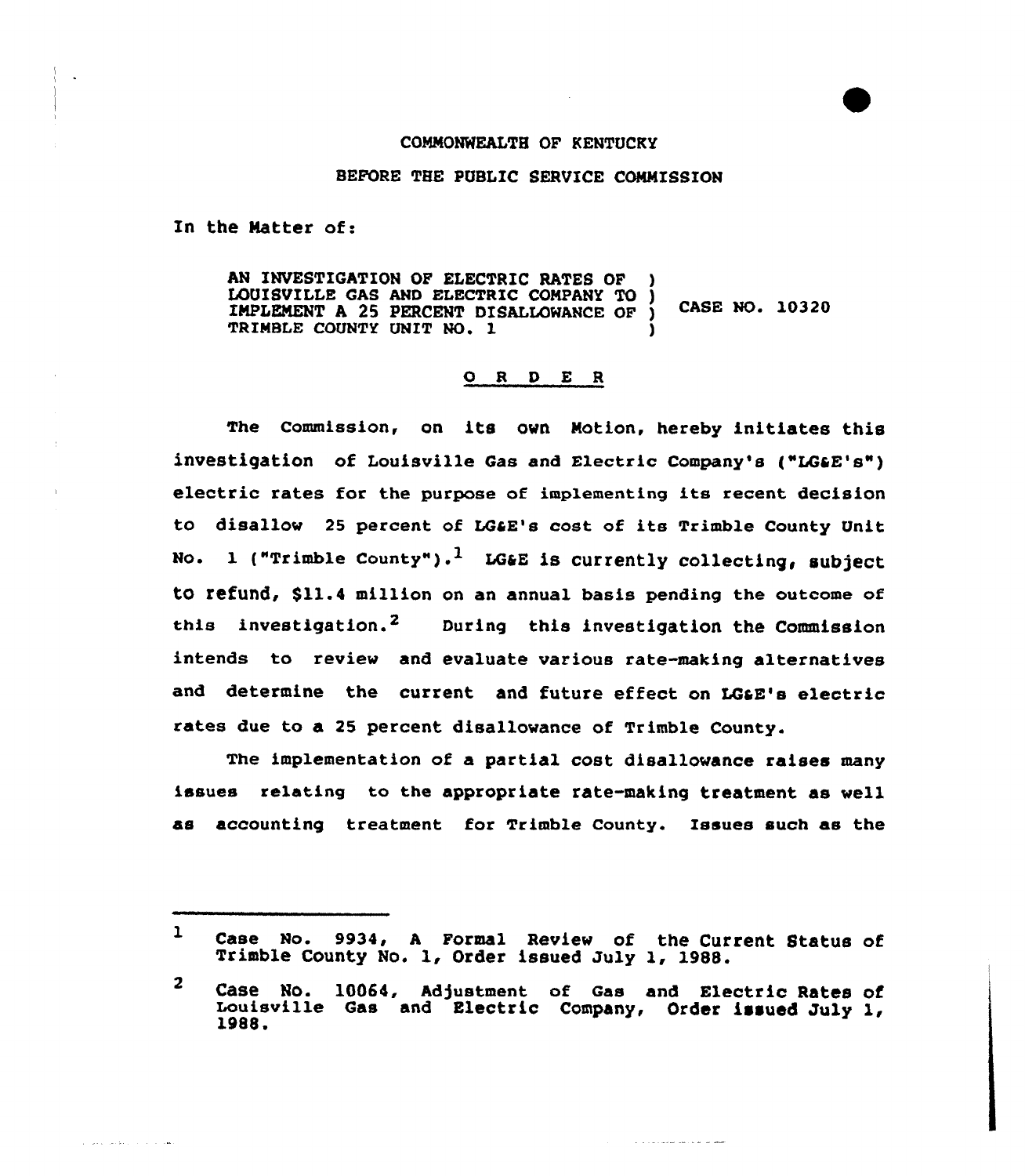dollar amount of the disallowance, allocations of costs and revenues associated with Trimble County, and the impact on rate base and capital must be considered. Mhile many of these issues were mentioned in Case Mos. 9934 and 10064, a complete record was not established on the adjustment to total revenue requirements associated with the <sup>25</sup> percent disallowance. In Case No. 9934, it was suggested that a disallowance could be affected through a rate-making mechanism that would impute revenues associated with the disallowed portion of the plant. Some have suggested establishing a generating subsidiary. Since there may be other viable alternatives to a direct cost reduction or a sale of a 25 percent share of Trimble County, the Commission finds that all parties should have an opportunity to present such alternatives. The issues mentioned herein are not intended to be all inclusive. The Commission is open to considering all options with regard to determining the effect on revenue requirements of the 25 percent disallowance. This proceeding will provide a forum in which these and other issues can be thoroughly explored. <sup>A</sup> complete record should be established in this case to enable the Commission to make an informed decision on the rate-making effects of the cost disallowance.

To facilitate the rate-making process, the Commission will utilize the adjusted test year found reasonable in Case No. 10064 as the test period in this proceeding. In determining the current revenue requirements impact of the disallowance, adjustments should be made to reflect the disallowance of 25 percent of Trimble County based on the level of construction work in progress

 $-2-$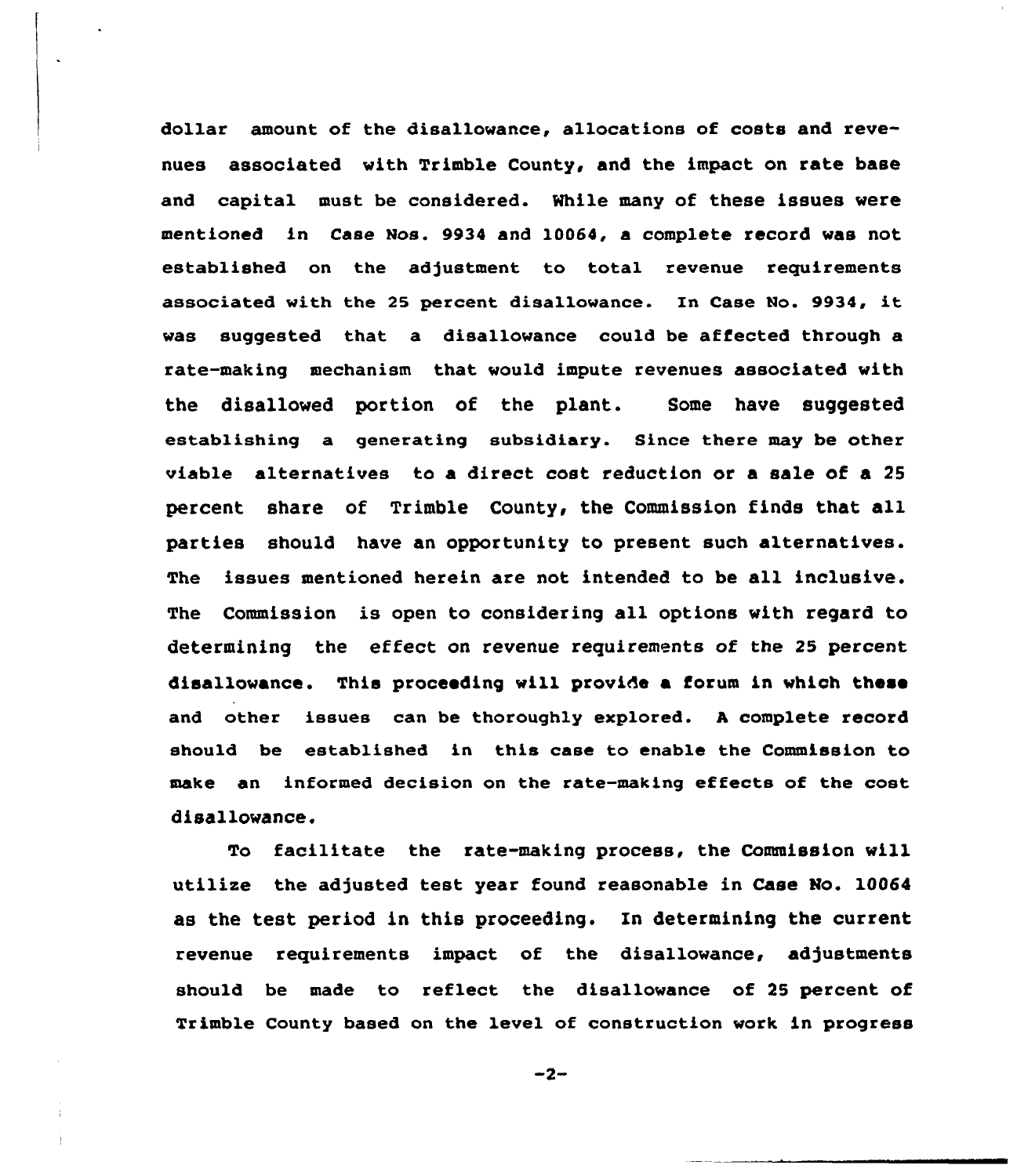at the test year ended August 31, 1987, and the adjusted rate base, capital and operating revenues and expenses contained in the Order of July 1, 1988 in Case No. 10064. Consideration should also be given to how the disallowance should be determined in future rate proceedings both while the plant is under construction as well as upon completion of construction,

The Commission anticipates that all parties that were involved in Case Nos. 9934 and 10064 will present evidence in this proceeding. Therefore, all parties in the two proceedings will be deemed parties herein. To facilitate the establishment of a procedural schedule for processing this case, and to discuss the scope of this proceeding as well as focusing the issues, an informal conference should be scheduled for August  $2$ , 1988 at 9:00 a.a., Eastern Daylight Time, at the Commission's offices in Frankfort, Kentucky.

IT IS THEREFORE ORDERED that:

1. This investigation be established, pursuant to the final Order in Case No. 10064, to determine the revenue requirements adjustments necessary to reflect the disallowance of 25 percent of Trimble County in LGaE's electric rates.

2. All parties to Case Nos. 9934 and 10064 are hereby made parties of record in this proceeding.

3. An informal conference is hereby scheduled for August 2< 1988 at 9:00 a.m., Eastern Daylight Time, to consider a procedural schedule, to discuss the scope and to consider focusing the issues to faci1itate the processing of this case.

 $-3-$